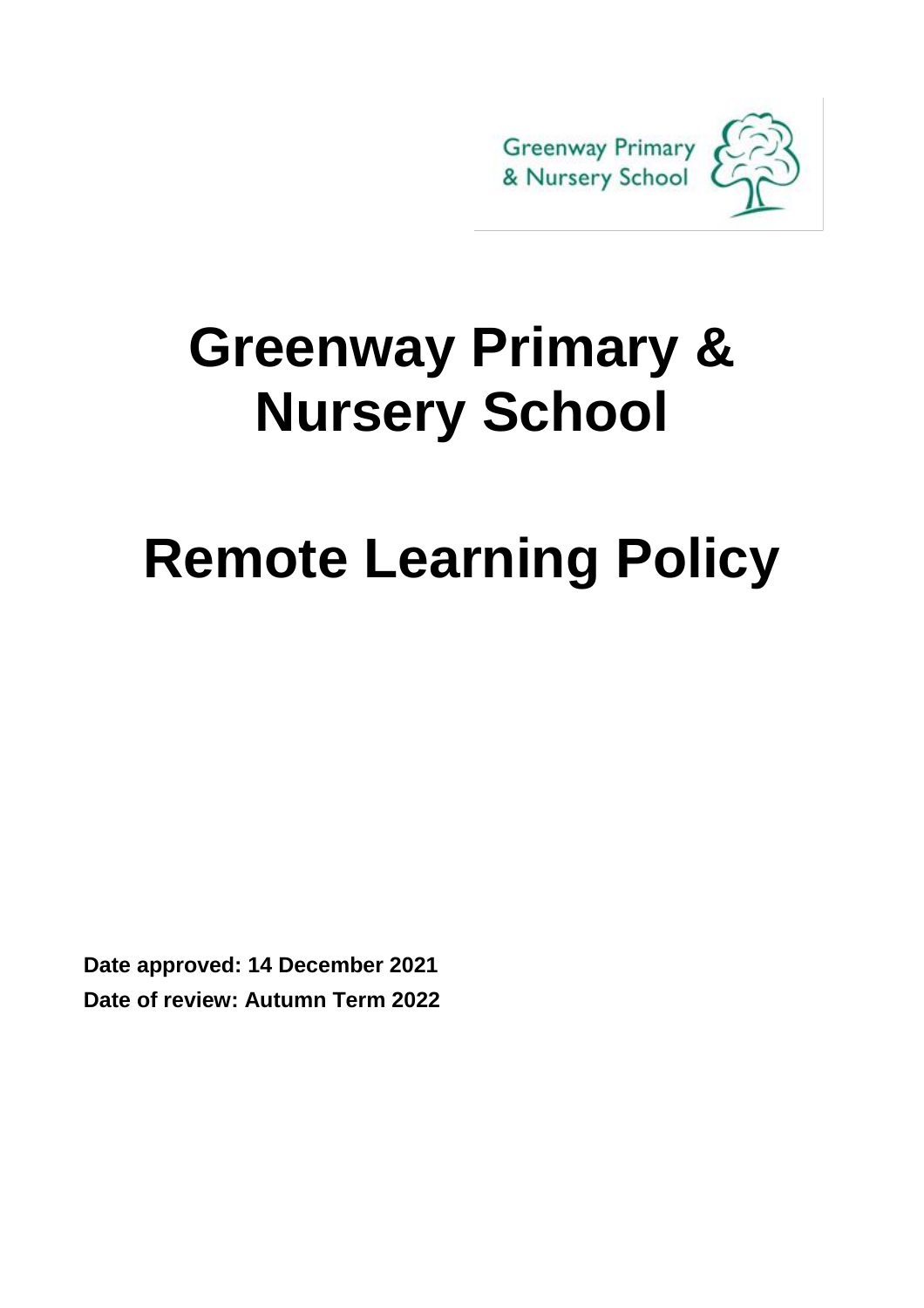# **Contents**

| Appendix |  |
|----------|--|

# **1. Introduction**

In determining what is appropriate by way of our remote learning offer we have taken account of our Vision at Greenway in which we wish to provide a safe, positive, stimulating and happy environment where children thrive and are curious to learn and of the 5 Golden Values that underpin all that we do at Greenway.

In these challenging times we understand that our families and staff may be facing very difficult circumstances organising work and caring responsiblities as well as supporting their child/ren with remote learning We have taken into account available research as to what is appropriate for high quality accessible remote learning including research undertaken by the Education Endowment Foundation.

We encourage parents to use all resources made available by the school in supporting their children with their remote learning and in particular the strategies for promoting positive behaviour that may be found in the school's Behaviour Policy at Annex B and the school's Positive Behaviour Hints and Tips see: [USEFUL-](https://www.greenway.herts.sch.uk/wp-content/uploads/2019/12/USEFUL-STRATEGIES-FOR-..pdf)[STRATEGIES-FOR-..pdf \(greenway.herts.sch.uk\)](https://www.greenway.herts.sch.uk/wp-content/uploads/2019/12/USEFUL-STRATEGIES-FOR-..pdf)

# <span id="page-1-0"></span>**2. Aims**

This Remote Learning Policy aims to:

- Ensure consistency in the school's approach to remote learning in circumstances where a child is unable to attend school as a result of a positive test for Covid-19; or where a child is self-isolating; or where a period of school closure has been enforced.
- Set out expectations for all members of the school community with regards to remote learning.
- Provide appropriate guidelines for data protection.
- Compliment the school's Home Learning Policy

# <span id="page-1-1"></span>**3. Roles and responsibilities**

#### **3.1 Teachers**

Teachers ideally are available Monday-Friday during usual working hours, but this is primarily directed by their own personal family circumstances/situation during the current Covid-19 crisis. Underpinning this approach is an understanding for flexibility as to when teachers can be available. If they are unable to work for any reason during a period of enforced school closure, for example due to sickness or caring for a dependent, they should report this using the normal absence procedure.

If teachers are teaching in school and a child is unable to attend school as a result of a positive test for Covid-19 or needs to self isolate there is an acknowledgement that the school will provide support to those children to learn from home if they are well enough to do so and that the Government requires this to be equivalent in length to the core teaching pupils would receive in school. Teachers will adapt the child's typical timetable to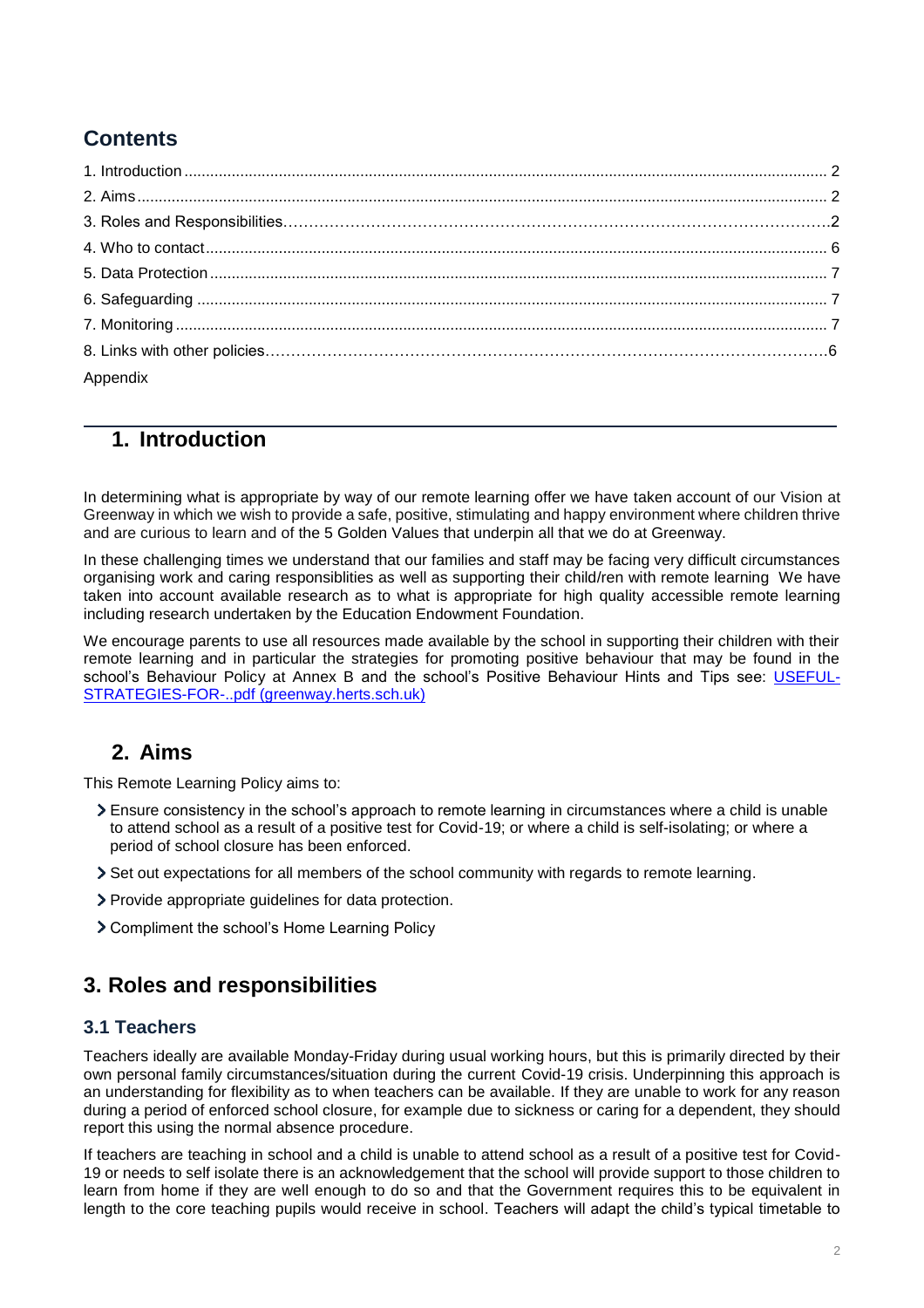enable them to access learning from home. However, there needs to be an understanding that the teacher may have had little or no notice of the child's absence from school and will in any event be teaching the remainder of the class. As such work may not be set on the first day of absence. On subsequent days of absence remote learning will be provided via Google Classrooms by 6pm, unless otherwise communicated with parents due to teachers commitments after school.

Where remote learning protocols have been instituted in circumstances where a period of school closure has been enforced, teachers are responsible for:

> Setting work:

- $\circ$  Teachers set remote learning via Google Classroom by 6pm on the day before the work is due to be completed unless they have been advised that a pupil does not have access to Google Classroom in which case alternative resources are provided to the pupil;
- $\circ$  Teachers and Teaching Assistants meet and greet their class twice a week via Google Meet (Monday and Friday);
- $\circ$  Class teachers provide approximately four activities per day comprising a minimum of 3 hours work as required by Government for Early Years and Key Stage 1 and 4 hours for Key Stage 2;
- o Activities include one Reading, one Writing, one Maths and one theme activity per day;
- $\circ$  Work is appropriately differentiated to meet the needs of all children within the class;
- $\circ$  Instructions contain enough detail for the pupil to be relatively independent (age dependent). Teachers do not assume that a home has access to a printer to print anything;
- o Teachers schedule work daily and monitor their class engagement. The Headteacher (Mrs Ellwood) and INCO (Ms Roe) have access to all Google Classroom to monitor engagement; activities set and ensure a consistent approach;
- $\circ$  Teachers mark Writing and Maths where appropriate, and acknowledge theme work;
- o Marking: Maths and Writing are normally marked daily followed by a next step where appropriate (eg Add the conjunction *'because'* in your next piece of writing or practise spelling the word….) The theme activity is acknowledged with a general comment.

Responding as appropriate to parents:

o No regular contact with parents is expected;

The remote learning package that is offered at Greenway invites parents to submit their child's work daily by 3pm in order to receive feedback/acknowledgment. If the deadline is not met, the work may not be marked for the following day;

- $\circ$  Teachers should never share their personal contact details (e.g., phone number or private email address) with parents;
- $\theta$  If a teacher receives an email from a parent with a query or concern, then that email is either dealt with by the teacher or sent to the Senior Leadership Team. On some occasions a member of the Senior Leadership Team will respond directly to the parent;
- $\circ$  Teachers are not expected to look at emails or reply to parents/staff over the weekend.

Attending virtual meetings with colleagues:

- $\circ$  Teachers take part in virtual or online meetings with pupils (parents will need to be present to access this due to Safeguarding protocols) using Google Meet in scheduled 'class meet and greet' sessions;
- o Teachers take part in virtual or online meetings with colleagues via Zoom or Google Classroom using their work account;
- o A weekly Senior Leadership Team meeting will take place via Zoom;
- A weekly staff meeting will take place via Zoom;
- Making contact with parents or pupils (usually by email or Google Classroom) as part of the school's planned contact: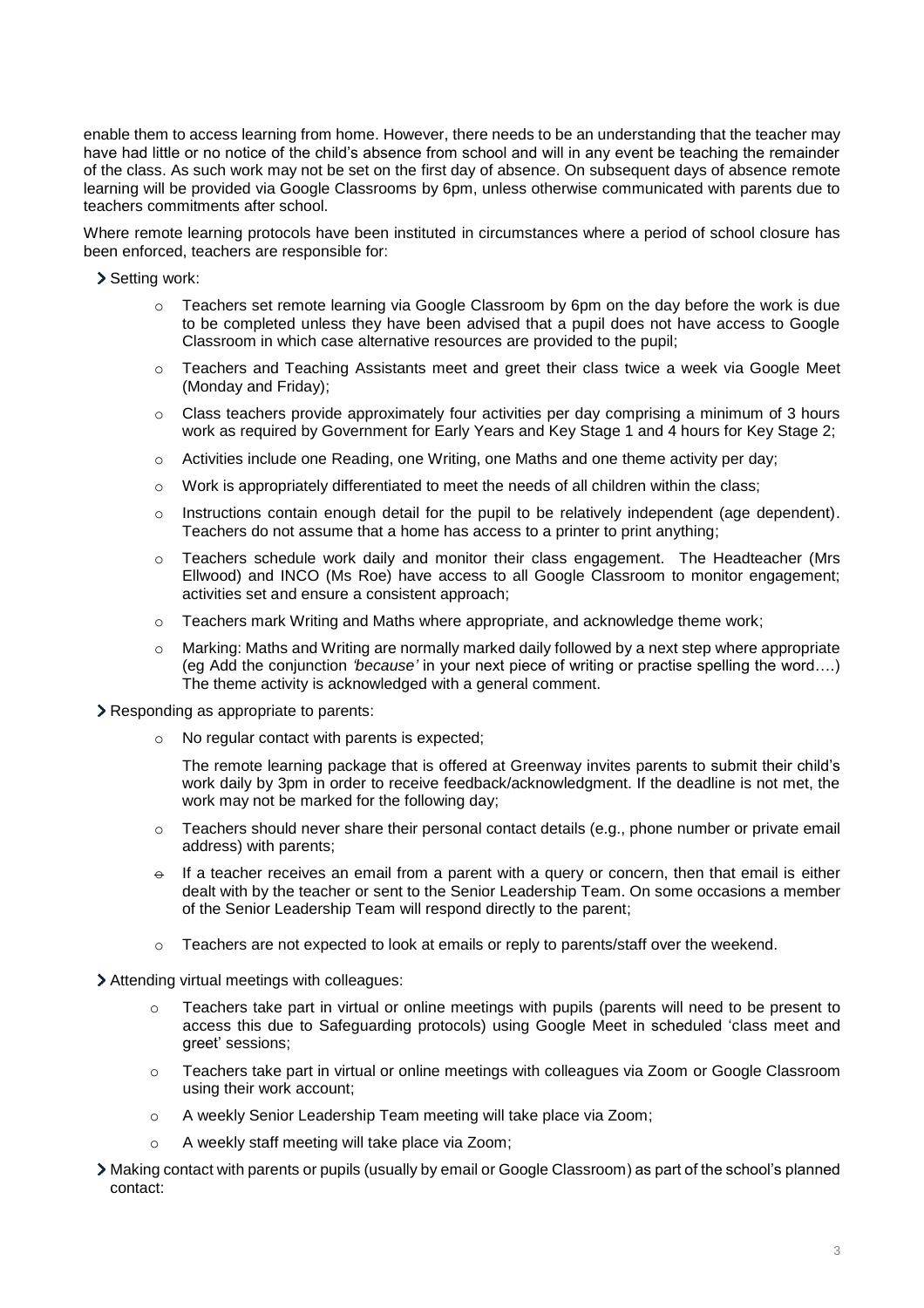o This is as detailed within the school's Child Protection Policy.

## **3.2 Teaching Assistants**

Teaching Assistants ideally are available Monday-Friday during usual working hours, but this is primarily directed by their own personal family circumstances/situation during the current Covid-19 crisis. Underpinning this approach is an understanding for flexibility as to when Teaching Assistants can be available. If they are unable to work for any reason during a period of enforced school closure, for example due to sickness or caring for a dependent, they should report this using the normal absence procedure.

Where remote learning protocols have been instituted in circumstances where a period of school closure has been enforced, Teaching Assistants are expected to:

- Liaise with the Headteacher and Senior Leadership Team around whether they are required to provide support with critical worker/vulnerable children provision in school;
- Deliver work planned by the class teachers to the critical worker/vulnerable children that are attending the school during lockdown;
- Co-ordinate with their class teacher, their working hours for the day and work through a timetable given by their class teacher of their daily tasks;
- Attend whole school staff meetings;
- Undertake remote and/or online CPD training;
- Attend virtual meetings with colleagues;
- Take part in 'class meet and greet' meetings with their class teacher and class on Google Meet (Monday and Friday);
- Use Google Classroom to respond to pupils work;
- Plan for specific groups or children in their class and email it to the class teacher to approve.

## **3.3 Subject Leads**

Alongside their teaching responsibilities, as outlined above, Subject Leads may:

- Consider whether any aspects of the subject curriculum need to change to accommodate remote learning;
- Work with teachers setting the curriculum subject to make sure work set is appropriate and consistent;
- Work with other subject leads and senior leaders to make sure work set across subjects is appropriate and consistent, and activities are being set at an appropriate distance away from each other;
- Monitor the work set by teachers in their subject explain how they will do this, such as through regular meetings with teachers or by reviewing work set;
- Alert teachers to resources they can use to teach their subject.

## **3.4 Inclusion Coordinator (INCO)**

The INCO is responsible for coordinating provision for pupils with SEND across the school as set out within the school's Special Educational Needs Policy. During a period of enforced school closure, the INCO will continue to:

- o Monitor vulnerable families and make weekly/regular well-being telephone calls and/or send emails;
- $\circ$  Organise and arrange food parcels for vulnerable families and/or liaise with the school office about food vouchers for Free School Meals;
- o Lead on liaison with SEND pupils at home and their families;
- o Ensure completion of necessary SEND paperwork and/or applications;
- o Use Google Classroom to monitor SEND daily activities, engagement and differentiation;
- $\circ$  Support staff with set activities;
- $\circ$  Ensure that a pupil is accessing remote learning where that child is self-isolating.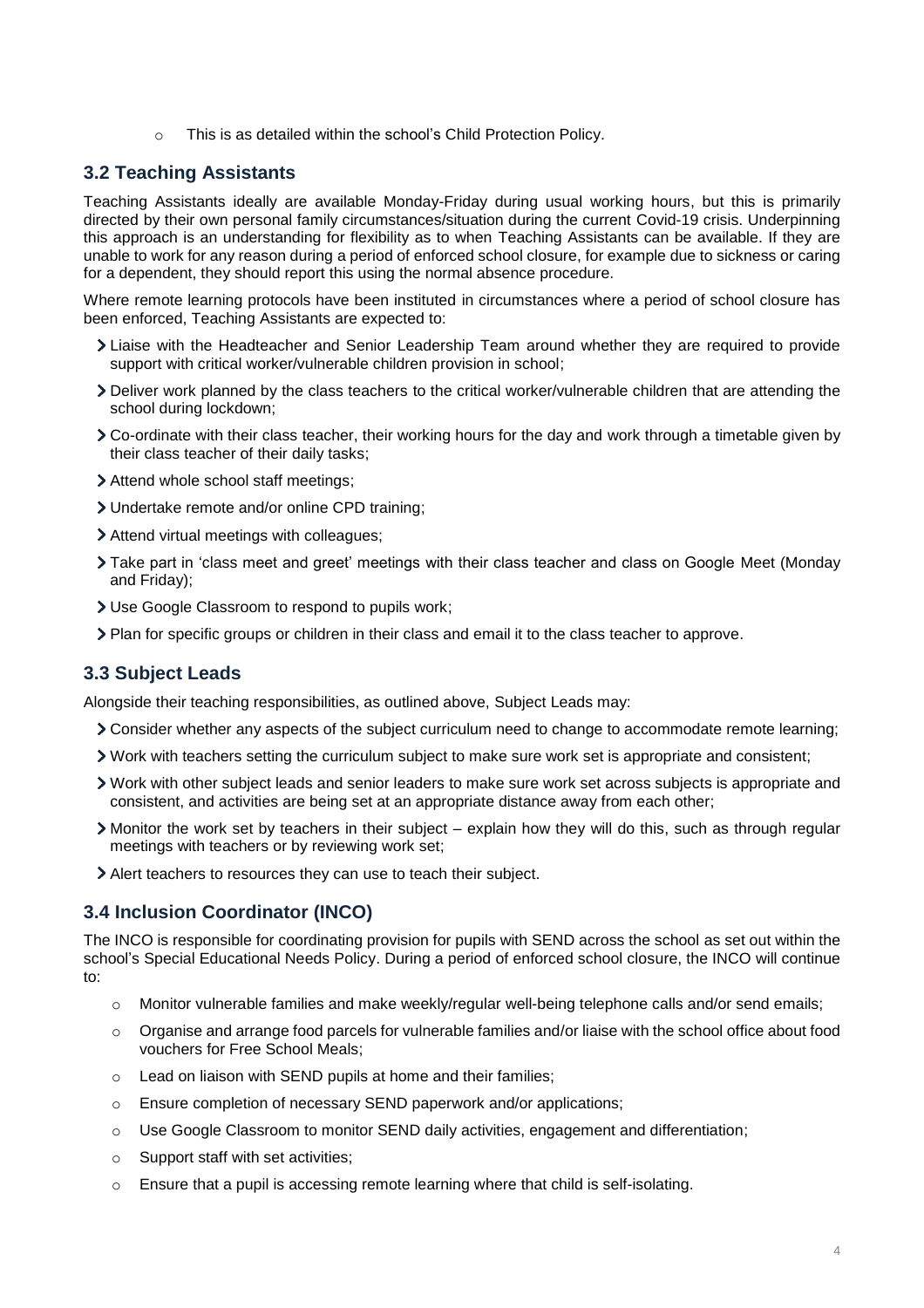# **3.5 Senior Leadership Team**

Alongside any teaching responsibilities senior leaders are responsible for:

- o Coordinating the remote learning approach across the school;
- o Monitoring the effectiveness of the remote learning activities for example through contact with teachers and subject leaders and reviewing the work set;
- o Overseeing the ongoing wellbeing and CPD of all staff;
- Monitoring and liaising with class teachers and parents when a differentiated response to remote learning is required.

# **3.6 Designated Safeguarding Lead (DSL)**

The DSL's responsibilities are identified within the school's Child Protection Policy.

## **3.7 Pupils and parents**

In circumstances where a period of school closure has been enforced staff can expect pupils to:

- Attend 'class meet and greet' scheduled sessions via Google Meet, on Monday and Friday each week
- Try their best to complete at least some of the activities provided on a daily (weekday) basis;
- Do some reading (or listen to some reading) every day;
- Use their Maths and Spelling home learning books to record their learning
- Seek help if they need it from adult(s) at home;
- Have fun.

In circumstances where a period of school closure has been enforced staff can expect parents to:

- Advise the school should they be unable to access Google Classroom;
- > Be present for their child to attend 'class meet and greet' scheduled sessions via Google Meet on Monday and Friday.
- Support their child to access Google Classroom to provide their child with the remote learning set work;
- Upload their child's work daily by 3pm to Google Classroom to receive feedback;
- Support their child(ren) as best they are able given their own home circumstances, health and work commitments etc;
- Seek help from the school if they need it;
- > Be respectful when making any complaints or concerns.

In circumstances where a child is unable to attend school as a result of a positive test for Covid-19 or needs to self isolate staff can expect pupils to

Try their best to complete at least some of the activities provided on a daily (weekday) basis;

- Do some reading (or listen to some reading) every day;
- Use their Maths and Spelling home learning books to record their learning
- Seek help if they need it from adult(s) at home;
- > Have fun.

In circumstances where a child is unable to attend school as a result of a positive test for Covid-19 or needs to self isolate staff can expect parents to

- Advise the school of their child's absence as soon as possible
- Advise the school should they be unable to access Google Classroom;
- Support their child to access Google Classroom to provide their child with the remote learning set work;
- Upload their child's work daily by 3pm to Google Classroom to receive feedback;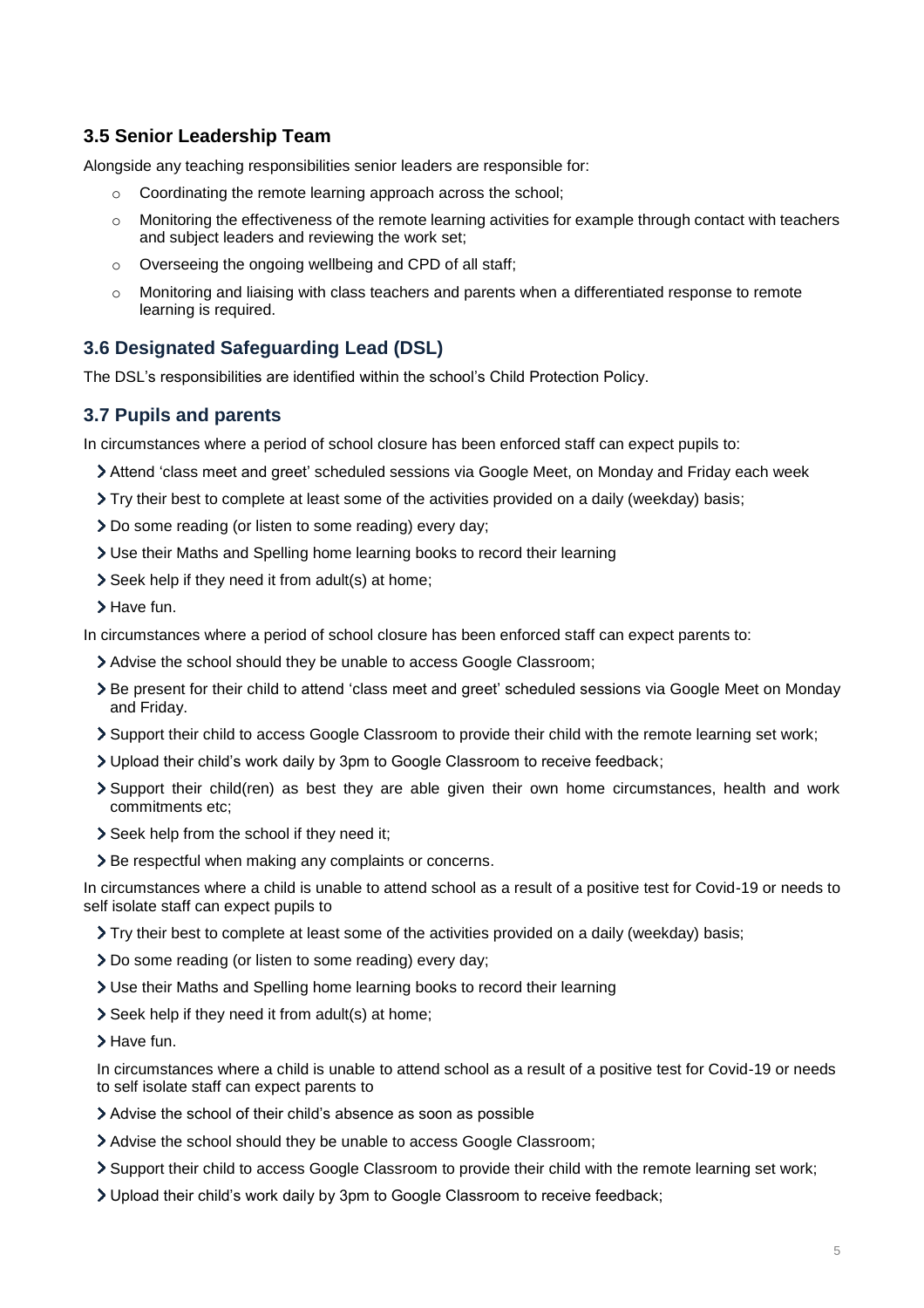- Support their child(ren) as best they are able given their own home circumstances, health and work commitments etc;
- Seek help from the school if they need it;
- > Be respectful when making any complaints or concerns.

#### **3.8 Governing Body**

The Governing Body is responsible, including as advised by the Department for Education (DfE), for:

- Supporting staff and pupil wellbeing;
- Being pragmatic about what is covered in virtual meetings by prioritising urgent, time bound decisions only;
- Xeeping monitoring to a minimum by focussing on safeguarding, health and safety, headteacher and staff wellbeing and (to a lesser extent) the school's approach to providing remote learning for pupils;
- Directing any approaches by parents made to them directly or indirectly to the school via email to **admin@greenway.herts.sch.uk**
- Determining how to handle statutory procedures during a period of enforced closure such as grievance and disciplinary panels, exclusions, complaints and admission appeals:

**Exclusions** – the DfE has clarified that the statutory timeframes for considering exclusions are still in effect but that the regulations already anticipate that these timeframes cannot always be met.

**Complaints** - the DfE has updated their guidance for school's complaints policies to provide that new or existing complaints should not be handled whilst schools are closed. If a school is closed during the enforced closure period, the Headteacher should write a response to outline the school's position and explain that the school is unable to follow its usual complaints process until school has reopened.

# **4. Who to contact**

If **staff** have any questions or concerns, they should contact the following individuals:

- Issues in setting work contact the Subject Lead, Key Stage Lead, INCO or Headteacher
- Issues with behaviour contact the INCO or Headteacher
- Issues with IT contact the Headteacher or contact Alistair Eld at Intern on alistair.eld@internit.co.ukor log a job on the HfL ICT Service Desk [\(https://support.hertsfor](https://support.hertsfor/) learning.co.uk)
- $\ge$  Issues with their own workload or wellbeing contact the line manager or Headteacher
- Concerns about data protection –contact the Headteacher who will liaise with the data protection officer
- Concerns about safeguarding contact the DSL or DDSLs as set out within the school's Child Protection Policy

If **parents** have any concerns above and beyond the acknowledgement of work by the class teacher then they should contact the Headteacher or a member of her SLT at school via **admin@greenway.herts.sch.uk**

## <span id="page-5-0"></span>**5. Data protection**

#### **5.1 Accessing personal data**

When accessing personal data, all staff members:

Only use their official school email account and never use personal messaging systems;

Connect to the school network using only a school remote desktop connection to work with any personal data to ensure that no data actually leaves the school premises.

#### **5.2 Sharing personal data**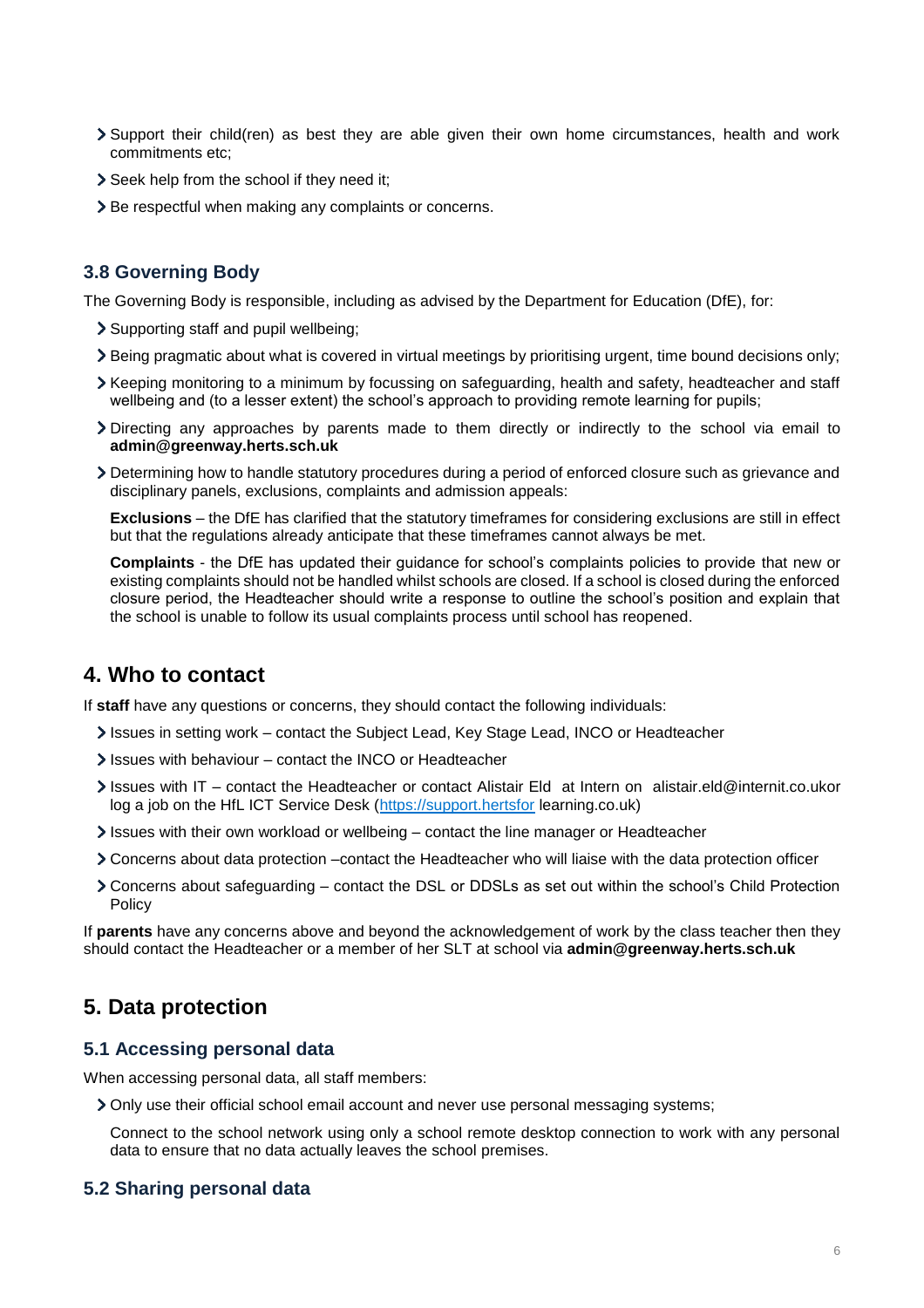Staff members are unlikely to need to collect and/or share personal data.

However, if it does become necessary, staff are reminded to collect and/or share as little personal data as possible online.

### **5.3 Keeping devices secure**

All staff members take appropriate steps to ensure their devices (which have antivirus and anti-spyware software installed) remain secure. This includes, but is not limited to:

- $\blacktriangleright$  Keeping the device password-protected strong passwords are at least 8 characters, with a combination of upper and lower-case letters, numbers and special characters (e.g., asterisk or currency symbol)
- Ensuring the hard drive is encrypted this means if the device is lost or stolen, no one can access the files stored on the hard drive by attaching it to a new device;
- Making sure the device locks if left inactive for a period of time;
- $\triangleright$  Keeping operating systems up to date always install the latest updates;

# <span id="page-6-0"></span>**6. Safeguarding**

The school's Safeguarding and Child Protection Policies have been updated to reflect the current situation.

# <span id="page-6-1"></span>**7. Monitoring arrangements**

This policy is reviewed at least annually by the Headteacher. At every review, it will be approved by the Governing Body.

# <span id="page-6-2"></span>**8. Links with other policies**

This policy is linked to the school's following policies:

- Behaviour Policy and in particular Annex B (Useful Strategies for Promoting Positive Behaviours)
- Child Protection Policy
- > Data protection policy and privacy notices
- > Home Learning Policy
- ICT and Acceptable Use Policy
- > Safeguarding Policy